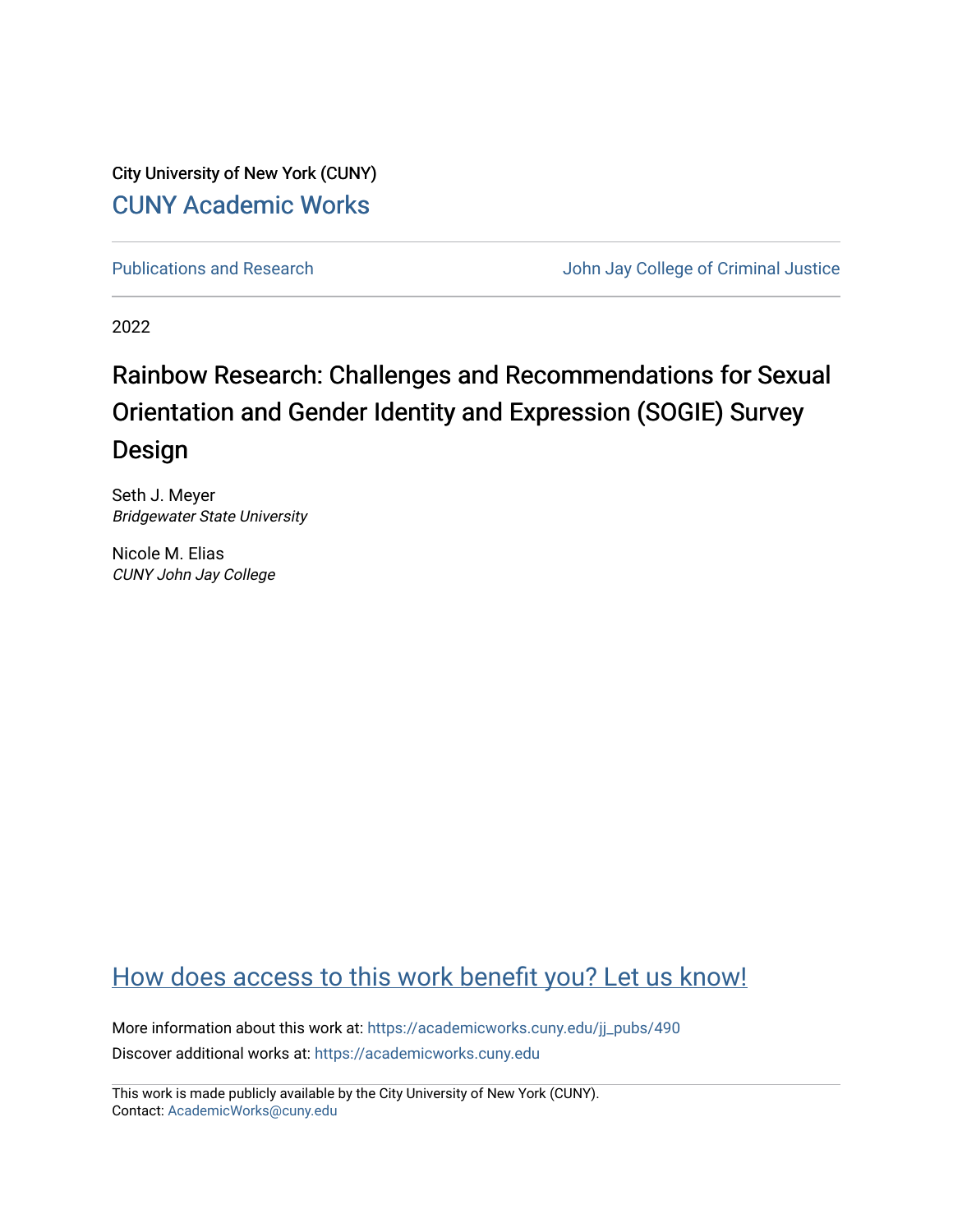Voluntas

INTERNATIONAL SOCIETY FOR THIRD - SECTOR RESEARCH



RESEARCH PAPERS



# Rainbow Research: Challenges and Recommendations for Sexual Orientation and Gender Identity and Expression (SOGIE) Survey Design

Seth J. Meyer<sup>1</sup> [•](http://orcid.org/0000-0003-0255-9900) Nicole M. Elias<sup>2</sup>

Accepted: 14 November 2021 - International Society for Third-Sector Research 2021

Abstract A growing number of people around the world identify, in some way, as Lesbian, Gay, Bisexual, Transgender, and Queer  $(LGBTQ+)$ ; yet, these voices are noticeably absent from nonprofit research. To address issues of equity and the historic marginalization of  $LGBTQ+$  people both societally and in the nonprofit sector, this manuscript seeks to answer the following questions: Why is it important to include sexual orientation and gender identity and expression (SOGIE) survey questions in nonprofit surveys? What are best practices for including SOGIE survey questions in nonprofit research? We present LGBTQ+ inclusive research strategies and suggested questions for inclusive SOGIE survey design. Though this article focuses primarily on surveying LGBTQ+ populations, it can also be instructive for general population surveys.

Keywords LGBTQ+ · SOGIE · Gender equity · Diversity equity and inclusion - Survey research

 $\boxtimes$  Seth J. Meyer s2meyer@bridgew.edu

> Nicole M. Elias nelias@jjay.cuny.edu

- <sup>1</sup> Department of Political Science, Bridgewater State University, Clifford House, Room 102, 180 Summer Street, Bridgewater, MA 02325, USA
- <sup>2</sup> Department of Public Management, John Jay College of Criminal Justice, City University of New York, 524 W. 59th Street, Room 53307 Haaren Hall, New York, NY 10019, USA

# Introduction

There are several reasons SOGIE research is challenging; namely, because (1) Lesbian, Gay, Bisexual, Transgender, and Queer ( $LGBTQ+$ ) identities are diverse and fluid; (2) within the LGBTQ+ acronym, sexual orientation and gender identity demographics are represented, and are often conflated in research settings; and (3) LGBTQ+ identities and norms are not universal across cultures (see Table [1\)](#page-2-0). These challenges are rooted in the unique aspects of studying  $LGBTQ +$  populations, such as fear of being outed and discrimination based on sexual orientation and/or gender identity (Lewis et al., [2019](#page-7-0); Murib, [2020;](#page-7-0) Moone et al., [2020\)](#page-7-0) and apprehension of researchers to take on this line of inquiry (Colvin, [2020](#page-7-0); Daum, [2020](#page-7-0)).

This article aims to provide a justification along with best practices for SOGIE surveying, and in turn, help those studying nonprofits better understand how to collect inclusive data which will further their research and the field in both theory and practice. Specifically, this article aims to answer the following questions: Why is it important to include sexual orientation and gender identity and expression (SOGIE) survey questions in nonprofit surveys? What are best practices for including SOGIE survey questions in nonprofit research? First, this article explains the significance of SOGIE survey questions for  $LGBTQ + popula$ tions. Then, it presents the most common pitfalls and strategies to overcome challenges within SOGIE survey research, organized around the three common pitfalls identified. Next, we examine SOGIE survey work from other disciplines and leading research institutes to suggest best practices for stronger survey design that is  $LGBTQ +$  inclusive. Finally, we emphasize how this approach to SOGIE surveying can be applied and benefit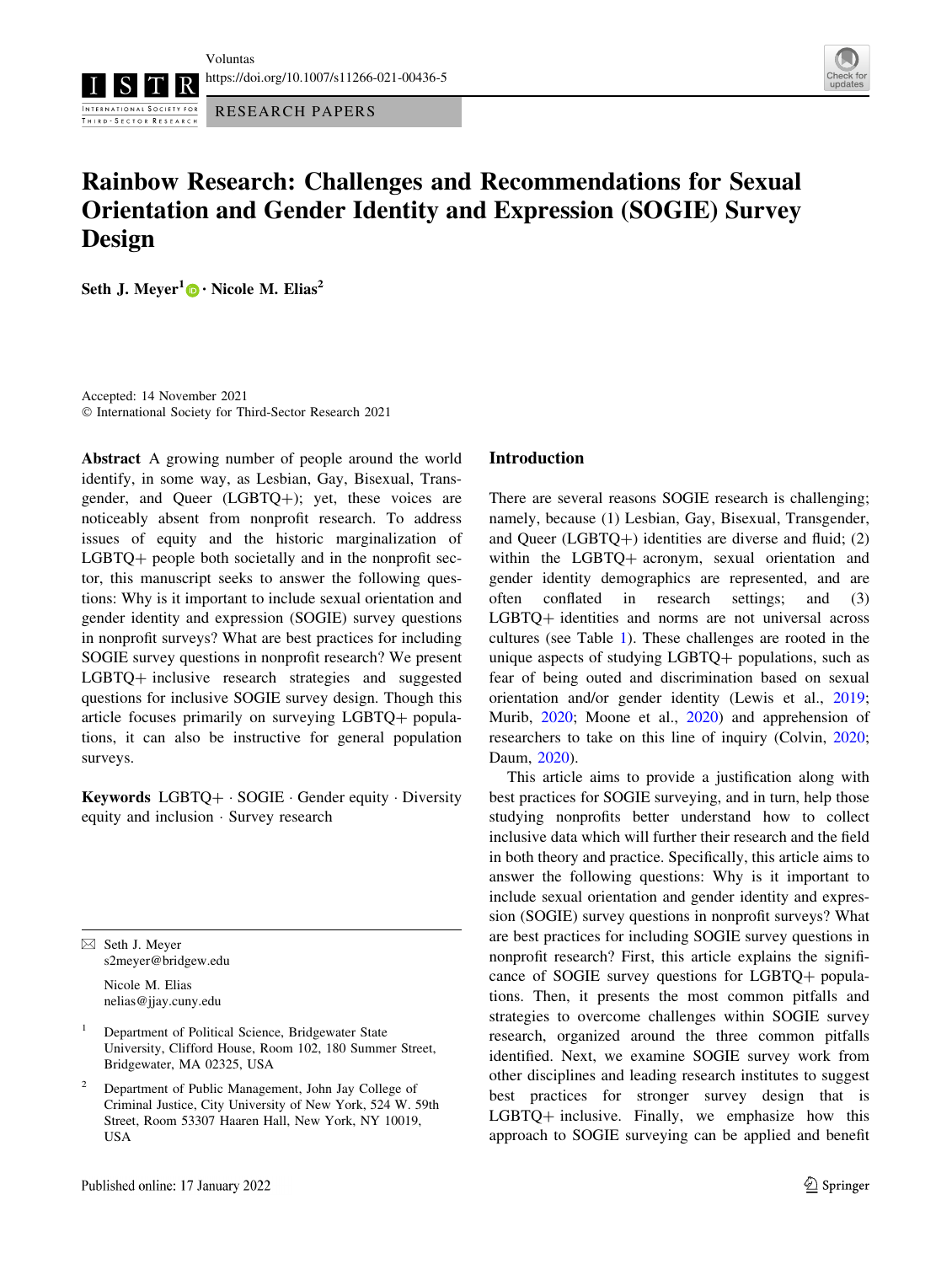<span id="page-2-0"></span>Table 1 Summary of common challenges and recommendations for LGBTQ+ survey research

| Challenges                                                                                                                       | Summary of recommendations                                                                                                                                                                                                                                                                                                                                                                |
|----------------------------------------------------------------------------------------------------------------------------------|-------------------------------------------------------------------------------------------------------------------------------------------------------------------------------------------------------------------------------------------------------------------------------------------------------------------------------------------------------------------------------------------|
| LGBTQ+ identities are fluid and can be unfamiliar for researchers<br>studying this population                                    | A thorough understanding of the LGBTQ+ population is needed to<br>formulate a research design, research questions, and survey questions to<br>elicit the data appropriate for answering the research question. Research<br>design should align with the fundamental purpose of the study, i.e.,<br>what is the researcher seeking to understand about the<br>$LGBTQ+$ population?         |
| Within the "LGBTQ+" acronym, sexual orientation and gender<br>identity demographics are represented, and should not be conflated | Research design should utilize clear questions that target sexual<br>orientation and gender identity as both central questions and as part of<br>demographic data collection. The researcher should have a clear<br>understanding of basic definitions and the nuances of each identity,<br>ensuring that the questions match the purpose of collecting data on each<br>identity category |
| LGBTQ+ identities and norms are not universal across contexts                                                                    | Research design should consider place, time, and political climate of the<br>study and how different cultures may treat sexuality and gender. An<br>$LGBTQ$ + inclusive researcher will not apply norms from their own<br>culture to another context. The heteronormative lens should not be<br>assumed and applied                                                                       |

historically marginalized populations beyond LGBTO+ communities.

#### Significance of Including SOGIE Survey Questions

LGBTQ+ individuals, populations, and communities are largely absent from nonprofit studies (Meyer et al., [2021](#page-7-0)), and this lack of data on marginalized communities poses significant challenges to equity for two central reasons. First, omitting Sexual Orientation and Gender Identity and Expression  $(SOGIE)^1$  survey questions limits both researchers' and practitioners' ability to understand disparities and inequities LGBTQ+ populations face. Second, this lack of SOGIE data inhibits nonprofit professionals from better serving marginalized communities due to limited data.

By explicitly asking inclusive SOGIE questions in surveys, researchers can obtain a deeper understanding of the topic they are researching and the potential disproportionate impacts of marginalized populations. For example,  $LGBTQ+$  youth homelessness is a key example where SOGIE data is needed (Johnson III, [2018](#page-7-0)).

LGBTQ+ people often face discrimination and economic and housing insecurity, because these population are less likely to graduate college and had lower incomes than their counterparts (Conron et al., [2018](#page-7-0)). The need for services from nonprofit organizations is great for members of the  $LGBTQ+$  community, especially in areas where government responses are limited.

# Literature Review: Understanding LGBTQ+ Surveying Challenges

SOGIE nonprofit research is an emerging area of study, with a majority of research appearing since 2010 (Meyer et al., [2021](#page-7-0)). Yet, SOGIE surveying is not new; in fact, there have been many studies in other fields. Resources, such as LGBTdata.com provide rich resources on how individual studies have contextualized both sexual orientation and gender identity and expression. In the fields of public and nonprofit studies, SOGIE research has languished (Larson, [2021](#page-7-0); Meyer et al., [2021\)](#page-7-0). This limited body of scholarship are either: (1) studies that specifically focus on  $LGBTQ$ + populations or (2), studies on other substantive topics which include SOGIE questions. Looking at 46 years of nonprofit research within the top three journals of the nonprofit field, Meyer et al. ([2021\)](#page-7-0) found that there were only 40 articles on  $LGBTQ$  issues, primarily in the context of HIV/AIDS. This limited scope includes an array of research, including the unique philanthropic decisions made by people in the queer community (Dale, [2018](#page-7-0); Drezner & Garvey, 2016), alumni/x giving and involvement (Drezner & Garvey, [2016](#page-7-0); Garvey

<sup>&</sup>lt;sup>1</sup> There are many terms that have been used over the years to discuss sexual orientation and gender identity and expression, ranging from homosexual to LGBT to LGBTQIA+, Queer, and SOGI/SOGIE. The terminology is diverse and quickly changing. We use SOGIE when referring to questions around sexual orientation and gender identity and expression. We use  $LGBTQ+$  to capture communities most often excluded from survey questions. This is because SOGIE encompasses everyone, as all people have a sexual orientation and gender identity and expression, with LGBTQ+ communities being impacted disproportionately when questions around SOGIE aren't asked.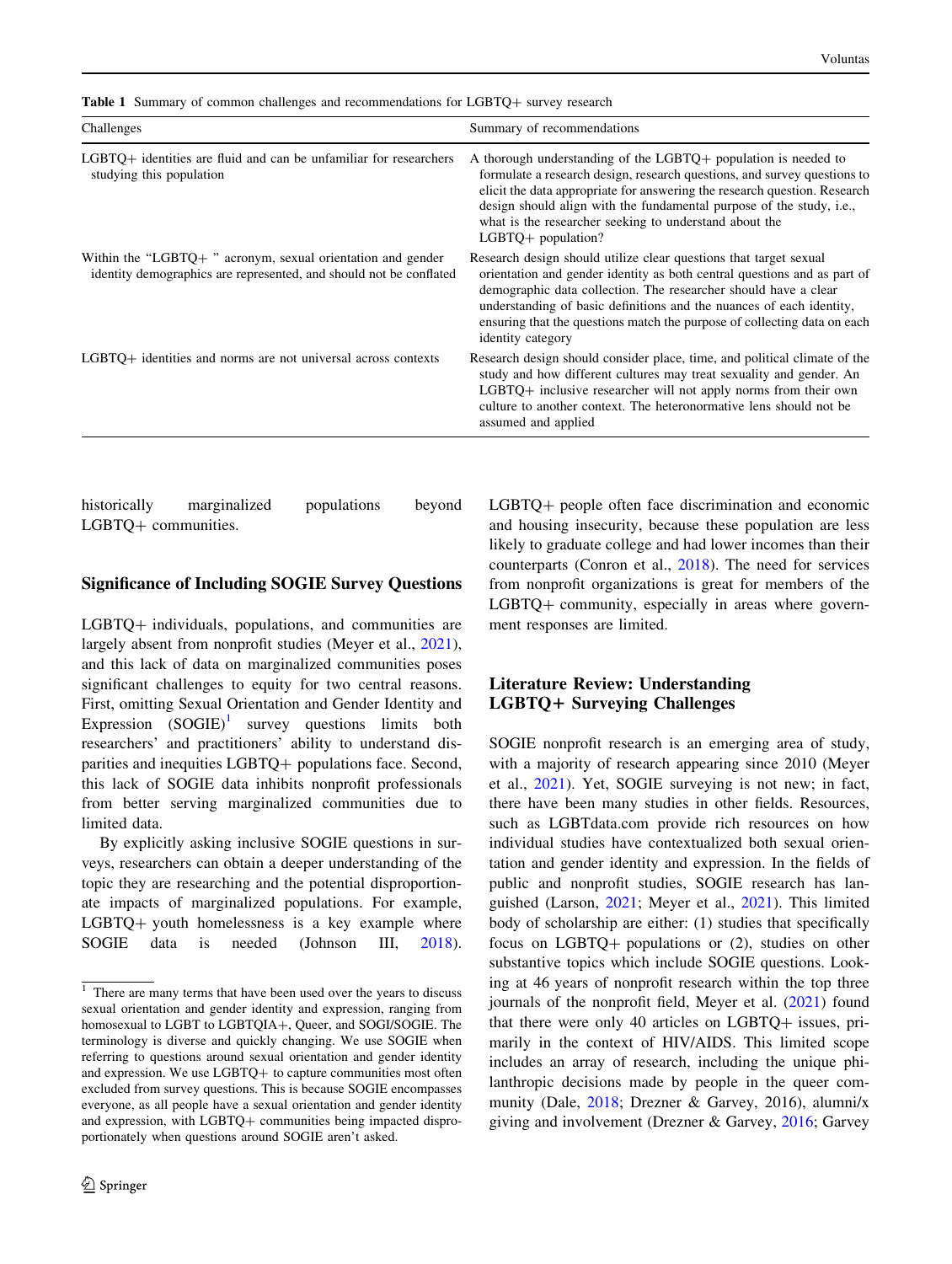& Drezner,  $2016$ ,  $2019$ ), volunteer burnout by gay men who work in HIV/AIDS (Molina et al., 2017), and the unique issues faced by SOGIE nonprofit organizations (Lune & Oberstein, 2001).

SOGIE research also includes studies where SOGIE was not the central focus of the study, but instead, is one demographic variable among many (e.g., Drezner, 2015; Fredette et al., [2016](#page-7-0); Johnson, [2014\)](#page-7-0). The format and wording of existing SOGIE survey questions is important to underscore in the existing scholarship. For example, Garvey and Drezner ([2016\)](#page-7-0) target gender identity, with a question specifically asking if people identify as men, women, transgender, gender queer, or another nonconforming gender identity. Findings from these studies emphasize the unique individual and collective issues of  $LBGTQ + communities.$  In comparison, other studies (e.g., Garvey, [2016\)](#page-7-0), focus solely on LGBTQ communities by reaching out through affinity groups, nonprofits, and other organizations which specifically support LGBTQ individuals.

There are different ways to ask about SOGIE, which have evolved over time (Sell, n.d.). Some studies have asked specifically about SOGIE identifications. For example, Drezner [\(2018](#page-7-0)) uses the terms heterosexual, gay, lesbian, or bisexual to ask about sexual orientation. Research institutes, such as the Williams Institute ([2020\)](#page-7-0) and the Center for American Progress (Baker et al., [2016](#page-7-0)), present their own SOGIE question recommendations. Baker et al. [\(2016](#page-7-0)) provide multiple options based on what the researcher is interested in understanding. Several countries, such as New Zealand, have included SOGIE questions which take into account local terminology and cultural understandings of sexual orientation and gender identity and expression (Pega, [2009](#page-7-0)). Given the varied approaches and complicated histories of SOGIE surveys, we provide suggested SOGIE survey language based on the most recent and inclusive approaches.

We utilize the extant nonprofit literature, independent think tank publications, and our own research experiences to highlight challenges researchers face when studying  $LGBTQ$  populations and including people who identify as  $LGBTQ+$  within larger research projects. From these sources, we identify three distinct challenges we believe are most prevalent in SOGIE surveying. This is not an exhaustive list. Rather, it is a way to start a meaningful research design conversation around including  $LGBTQ+$  populations as both the focus of research as well as part of demographic controls. Throughout this review, we offer recommendations to address each of the three challenges along with suggested questions in Table [2](#page-4-0).

# Challenge  $1: \text{LGBTO}+$  Identities are Fluid and Can be Unfamiliar

Clear definitions are the building blocks of a strong study, this is especially important for SOGIE research, where terms are commonly conflated and there is a lack of academic clarity on basic definitions. When terms are unfamiliar, researchers may shy away from including them in survey design, which is problematic for several reasons. Excluding LGBTQ+ identities from public and nonprofit research leads to a lack of data on these populations, data which is needed to inform future policy and practice decisions. Baker et al. ([2016\)](#page-7-0) explain, ''In the United States today, there remains a persistent lack of routine data collection on sexual orientation and gender identity, including the disparities that affect the lesbian, gay, bisexual, and transgender, or LGBT, population—leaving the challenges facing LGBT communities largely unmapped'' (p. 1). Though some may see SOGIE questions to be sensitive, recent research finds respondents felt that these questions were less difficult to respond to than questions around income, education, or disability (Ellis et al., [2017](#page-7-0)). The lack of SOGIE data can lead to individuals identifying as  $LGBTQ+$  to be left out of public discourse and policy considerations. The result of these data collection omissions can result in inadequate ''support toward the programs and policies that most effectively provide services to communities in greatest need'' (Baker et al., [2016](#page-7-0), p. 1).

# Recommendations

A contemporary understanding of  $LGBTQ$  populations is needed to create thorough and accurate survey questions. In addition to clearly defining the populations, research design should align with the fundamental purpose of the study, i.e., the researchers should ask themselves what it is they are seeking to understand about SOGIE. Once the purpose is clear and the target populations are identified, the next crucial step is defining  $LGBTQ$  populations.

Collecting more and better quality data about SOGIE is essential to meet the needs of  $LGBTQ$  populations, and the foundation in this data collection is clearly defining the  $LGBTQ+$  populations. As a starting point, we suggest researchers begin with the following basic definitions of "sexual orientation" and "gender identity": "sexual orientation'' is defined as: ''An inherent or immutable enduring emotional, romantic or sexual attraction to other people,'' while ''gender identity'' is defined as: ''One's innermost concept of self as male, female, a blend of both or neither—how individuals perceive themselves and what they call themselves. One's gender identity can be the same or different from their sex assigned at birth'' (Human Rights Campaign [2020](#page-7-0)).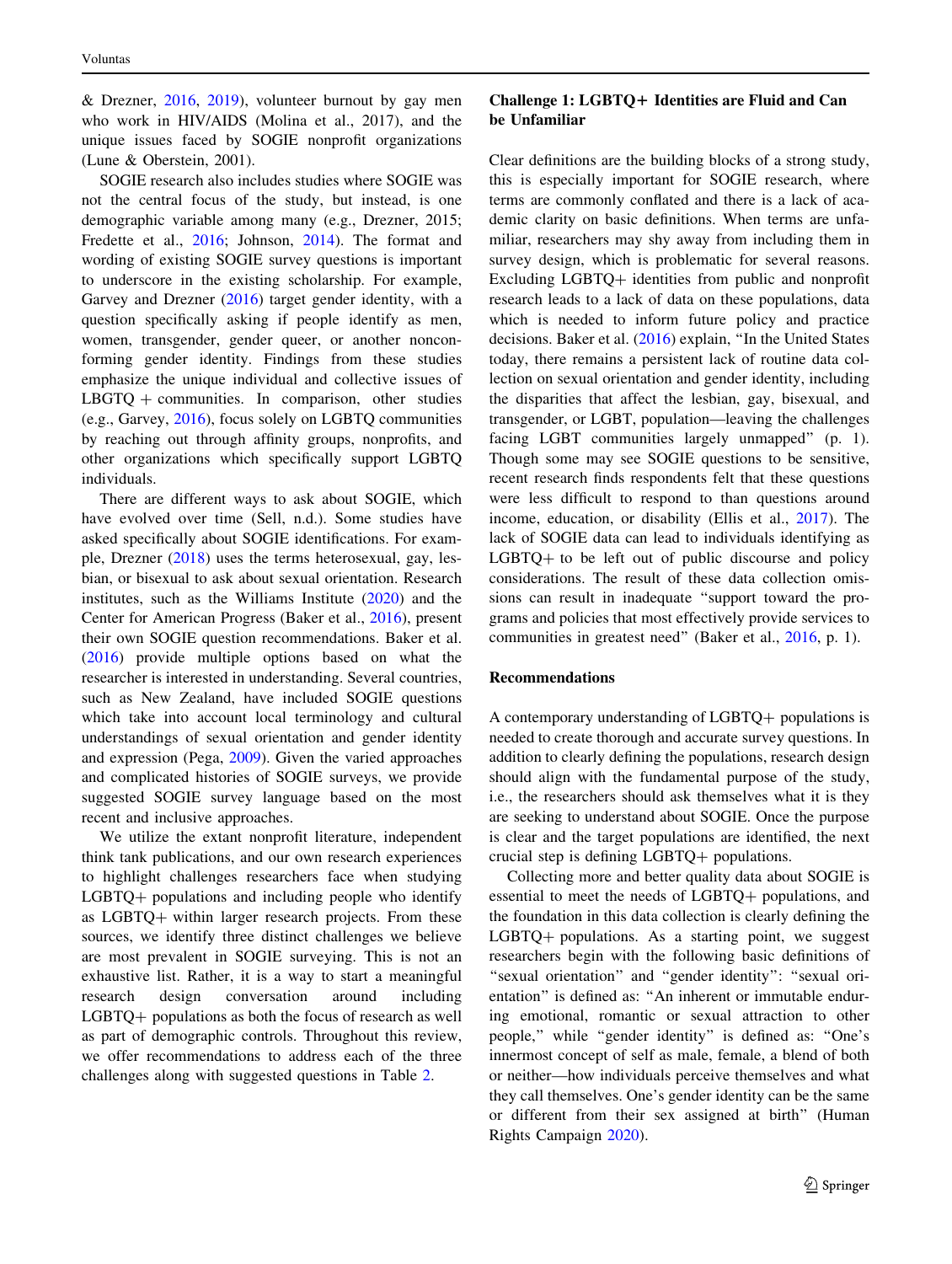<span id="page-4-0"></span>Table 2 Questions for LGBTQ+ survey research design

| Topic                          | Sample question $(s)$                                                    |
|--------------------------------|--------------------------------------------------------------------------|
| Studying gender identity       | What sex were you assigned at birth, on your original birth certificate? |
|                                | 1. Male                                                                  |
|                                | 2. Female                                                                |
|                                | 3. Non-binary                                                            |
|                                | How do you currently describe yourself?                                  |
|                                | 1. Male                                                                  |
|                                | 2. Female                                                                |
|                                | 3. Transgender                                                           |
|                                | 4. Non-binary                                                            |
|                                | 5. None of these                                                         |
| Question on sexual orientation | Do you identify as:                                                      |
|                                | 1. Straight                                                              |
|                                | 2. Bisexual/Pansexual                                                    |
|                                | 3. Gay/Lesbian                                                           |
|                                | 4. Queer                                                                 |
|                                | 5. Other                                                                 |

# Challenge 2: Conflating Sexual Orientation and Gender Identity

Within the LGBTQ+ acronym, both sexual orientation and gender identity demographics are represented, but should not be conflated. This is not easy in practice, because sexual orientation is closely linked to traditional gender identity norms. Furthermore, terms constantly evolve, cultural differences impact SOGIE identities, and researchers need to be aware of how terminology may be perceived by survey respondents. From the foundational definitions provided, we will now explain the nuance of using these identity categories in surveys.

# Sexual Orientation

Survey questions on sexual orientation typically center around three areas: sexual attraction, sexual behavior, and sexual identity (Federal Interagency Working Group, [2016\)](#page-7-0). Sexual attraction identifies who a person finds sexually interesting, while sexual behavior explores with whom a person currently or previously has had sexual relations, and sexual identity looks at a person's identity category, such as gay, straight, or bisexual (FIWG, [2016](#page-7-0); Pega, [2009](#page-7-0)). Each of these aspects of sexual orientation requires different types of survey questions and will yield different data. Usually, sexual identity refers to sexual orientation and will be the main focus of the remainder of this manuscript.

An individual may identify themselves in a multitude of sexual orientations. There have been many different

perspectives with how to ask about sexual orientation, with some replacing sexual orientation categories altogether in favor of a continuum approach to sexual orientation (Savin-Williams, [2016](#page-7-0)). Studies assess whether categories capture the lived experiences and suggest "in-between sexualities to support an alternative, continuum-based perspective regarding the nature of sexual orientation for both women and men. A continuum conceptualization has potential implications for investigating the prevalence of nonheterosexuals, sexual-orientation differences in gender nonconformity, causes of sexual orientation, and political issues'' (Savin-Williams, [2016,](#page-7-0) p. 37). However, including too many sexual orientation categories in survey questions can be difficult for researchers because they may only have a limited number of respondents. The most common sexual orientation categories are: gay, straight, bisexual, pansexual, queer, and lesbian identities.

### Recommendations

Central to SOGIE survey questions is ensuring accurate and appropriate terminology is utilized (FIWG, [2016](#page-7-0); Garvey, [2017](#page-7-0); Wolff et al., [2017](#page-7-0)). For example, gay men or lesbian women may not respond positively to the term ''homosexual,'' preferring gay and lesbian, due to the negative connotation ''homosexual'' (FIWG, [2016\)](#page-7-0). Garvey ([2017\)](#page-7-0) suggests adding ''queer'' as a separate sexual orientation option, despite ''queer'' itself not having a single, agreed upon definition (Garvey, [2017\)](#page-7-0). "Queer" represents the fluidity of both sexual orientation and gender identity (Garvey, [2017](#page-7-0)). When including straight identity,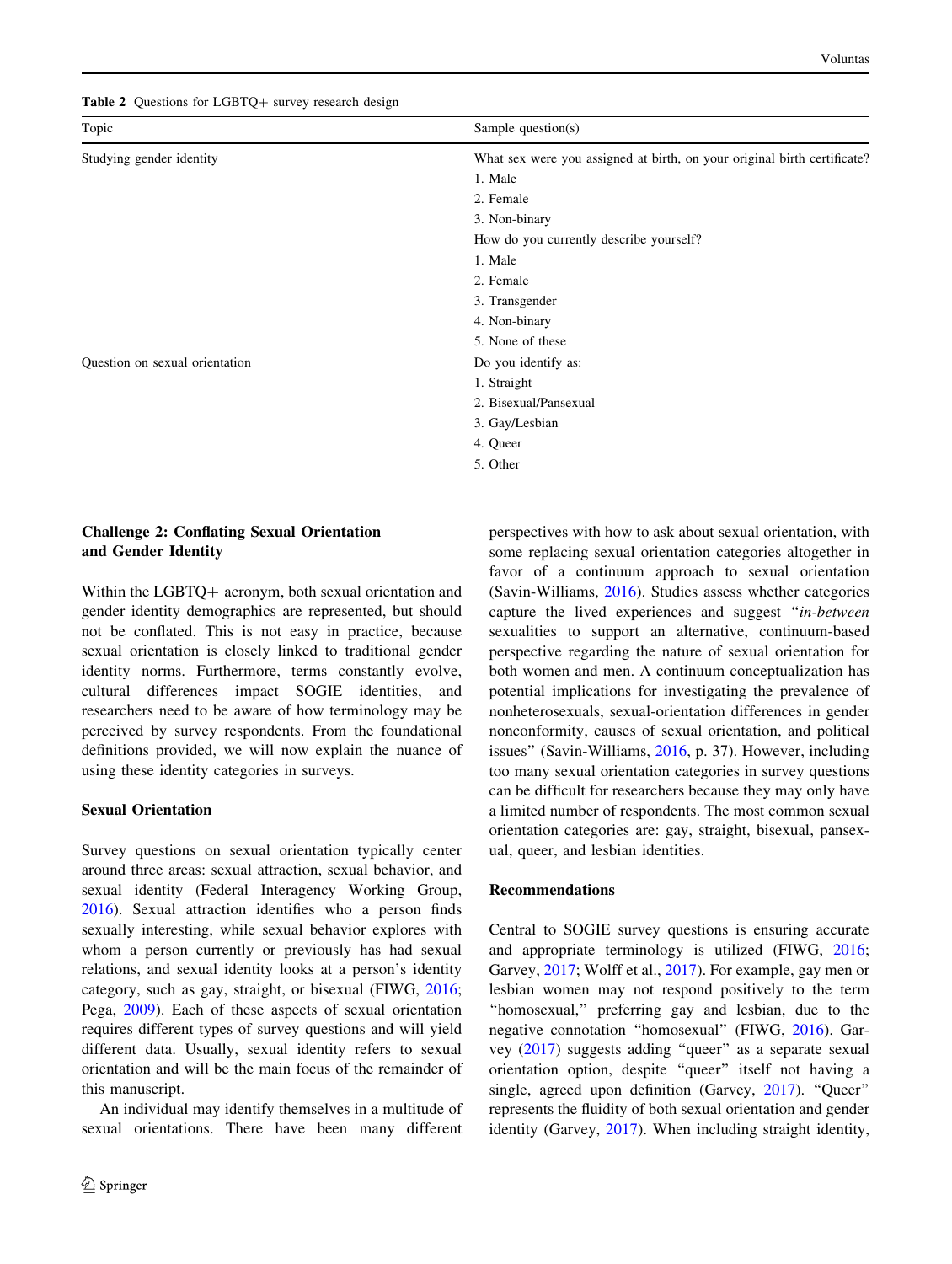the use of the term ''straight'' is recommended over "heterosexual," as it is a more recognizable term (Wolff et al., [2017\)](#page-7-0). For a sample sexual orientation question, see Table [2](#page-4-0).

Sexual orientation terminology is continually evolving and expanding, making it difficult for researchers to determine which sexual orientation response options to include. For example, ''bisexuality'' is a term traditionally used for people who identify as being attracted to both men and women. Some argue for the use of ''queer'' over ''bisexual,'' because it allows for more fluidity and great representation (Bogaert, [2015](#page-7-0); Garvey, [2017](#page-7-0)). ''Pansexual'' entails attraction not only to those who identify as part of a gendered binary (male/female) but all people, regardless of gender identity (Evans, [2015](#page-7-0)).

# Gender Identity

Gender is socially constructed and rooted in how people see themself and how others see them, contrasting with sex, a biological construct assigned at birth (Amaya, [2020](#page-7-0)). Gender identity is one of the most rapidly evolving demographic categories in the U.S. today. As of 2020, approximately ''one-in-five U.S. adults know someone who uses a gender neutral pronoun such as 'they' instead of 'he' or 'she,' and 17 states and the District of Columbia have adapted to this evolution in gender identity by adding a nonbinary option to driver's licenses'' (Amaya, [2020](#page-7-0) p. 1). Survey research on questions surrounding gender identity is likewise evolving, with new terms for survey respondents to select and a new two-part question format (Williams Institute Scholars, [2020\)](#page-7-0). Having distinct sexual orientation and gender identity questions is important for obtaining the most comprehensive and accurate SOGIE data.

#### Recommendations

Survey research has historically asked gender identity questions with ''male'' and ''female'' response options. In recognition of gender identity that goes beyond the heteronormative binary, more recent studies, such as the National Crime Victimization Survey, ask: ''Do you currently describe yourself as male, female or transgender?'' (Amaya, [2020](#page-7-0)). Consistent with the PEW Research Center, Williams Institute, and Center for American Progress, we propose expanding gender identity questions using a twostep format by asking about current sex assigned at birth and current gender identity.

Gender identity is fluid and should be treated as such. Understanding one's sex assignment at birth and one's current gender identity (at the time of survey completion) has the potential to provide a fuller picture of survey respondents. Researchers may compare sex assigned at birth with current gender identity. The two-part question also gives survey respondents more options, especially for those whose sex assigned at birth and current gender identity are different, but they do not identify as transgender. Also, consistent with recent changes in non-binary birth certificate and other identity document options, we added a non-binary option to both questions (Elias & Colvin, [2020](#page-7-0)). Williams Institute Scholars [\(2020](#page-7-0)) clarify that the two-step version of the gender identity question should not include response options such as ''Transgender man'' and ''Transgender woman,'' which are not universally understood. Rather, the Williams Institute Scholars [\(2020](#page-7-0)) ''recommend the 2-step version of gender identity because it captures anyone whose gender identity is different from their sex assigned at birth, treating 'transgender' as both a social status and an identity'' (p. 1). The twostep survey question would read as follows:

What sex were you assigned at birth, on your original birth certificate?

- 1. Male
- 2. Female
- 3. Non-binary

How do you currently describe yourself?

- 1. Male
- 2. Female
- 3. Transgender
- 4. Non-binary
- 5. None of these

Researchers should have a clear understanding of basic SOGIE definitions and take into account the population being surveyed. Then, researchers should make intentional choices on terms used for the most accurate data collection possible. This will ensure that the questions match the purpose of collecting data on each identity category.

# Challenge 3: LGBTO+ Identities and Norms are not Universal Across Contexts

SOGIE identities and norms are not universal. Place, time, and context can significantly impact perceptions and treatments of LGBTQ+ individuals. One critique of research targeting LGBTQ+ populations is that they often take a white, Eurocentric approach (DeBlaere et al., [2010](#page-7-0)). Depending on the country, cultural, and sociopolitical context, different perspectives of SOGIE may emerge. For example, in New Zealand, research on sexual orientation included Maori terms so as to be inclusive (Pega, [2009](#page-7-0)). Murray and Roscoe [\(1998](#page-7-0)) identified many cultural relationships within Africa which are same-sex. Epprecht [\(2013](#page-7-0)) found that researchers studying HIV transmission in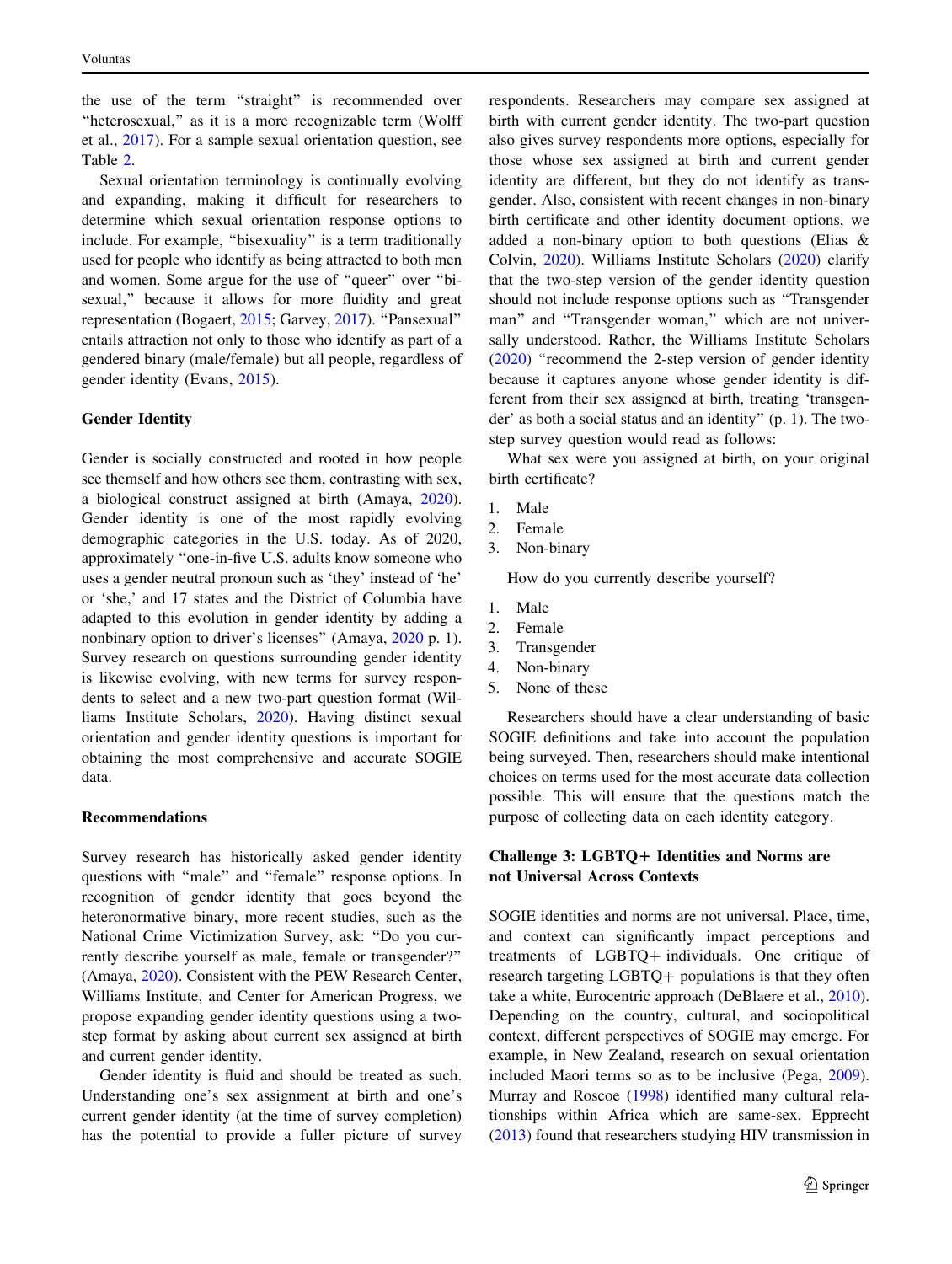Africa were inefficient in their research because they asked about same-sex behavior in a culturally insensitive manner. In Malawi, a famous case of what was perceived as a samesex wedding is complicated by the fact that the two participants did not consider themselves gay (Epprecht, [2013](#page-7-0)).

### Recommendations

Researchers should consider place, time, and political sociopolitical climate of the study as well as how different cultures may treat SOGIE. An LGBTQ+ inclusive researcher will not apply norms from their own culture to another context. Instead, they will work with the local community to understand the unique ways they understand and enact SOGIE and incorporate this context into the survey design.

### Conclusions and Implications for Practice

Nonprofit survey research should include SOGIE questions to collect richer data, and in turn, improve interventions and services for members of LGBTQ+ communities. Ultimately, this will result in greater attention to challenges LGBTQ+ communities face and more equitable outcomes when these challenges are addressed by nonprofits. To do inclusive SOGIE survey work, we have identified challenges in studying LGBTQ+ communities, proposed recommendations, and suggested SOGIE question wording. While this work targets surveys of the  $LGBTQ + com$ munity, we encourage these questions to be used in general population surveys, as well.

Including LGBTQ+ populations in nonprofit research can deepen understandings of nonprofit organizations, systems, populations, and program usage with important implications for practice. Indeed, by including SOGIE questions and expanding research on  $LGBTQ + popula$ tions, researchers are able to better understand critical phenomena being explored in nonprofit studies, such as homelessness, mental health, and discrimination, which are critical to nonprofit interventions for  $LGBTQ +$  communities. Specifically, the addition of  $LGBTQ$  individuals means that nonprofit studies and organizations can better identify how these individuals use services compared to those who are not in the  $LGBTQ$  community, if they are using services as compared to those who are not in the  $LGBTQ+$  community, and how  $LGBTQ+$  individuals experiences with nonprofits differ from those who are not in the LGBTQ+ community.

Future projects should extend this work to include qualitative research design strategies, particularly  $LGBTQ$  interviews and focus groups where the lived experiences of these populations can be captured. As a

field, the following questions should be addressed in future scholarship: How do LGBTQ+ individuals experience nonprofit services differently from their heterosexual and cisgendered peers? How can nonprofits better support and meet the needs of LGBTQ+ individuals and communities in specific social services? and Why is understanding the historical and current trends impacting LGBTQ+ individuals and communities important for designing nonprofit programs and services?

The challenges of SOGIE surveying identified here have implications beyond LGBTQ+ communities. As the field of nonprofit management expands its understanding of diversity, equity, and inclusion, the strategies identified in this article can provide scholars with guidance to produce  $LGBTO+$  inclusive research for other historically excluded, emerging, or under-studied populations. For example, limited research has explored disability and ableism (Yanay-Ventura, [2019\)](#page-7-0) or race/ethnicity and multiracial categories (Drezner & Pizmony-Levy, [2021;](#page-7-0) Freeland et al., [2015](#page-7-0)) within nonprofit studies. This article is a first step toward understanding how and why surveys can be more inclusive and, therefore, provide us with a better understanding of the way many individuals and communities engage with nonprofit organizations.

Looking ahead, SOGIE research has the potential to move beyond stringent categories towards a continuum approach. From queer theory (Meyer et al., [2021\)](#page-7-0), nonbinary gender identities and expressions (Elias & Colvin, [2020](#page-7-0)), and the fluidity of sexual orientation (Katz-Wise, [2015](#page-7-0)), research design should keep pace with evolving SOGIE identities and norms. This entails an openness to new and mixed methods research in the field. Nonprofit researchers should design qualitative and quantitative studies to better understand how SOGIE shapes social forces, and in turn, nonprofit organizations impact LGBTQ+ communities. Ultimately, this work has implications for how nonprofit organizations can meet the diverse and quickly changing needs of  $LGBTQ + com$ munities they serve. This manuscript should not be treated as the final word on SOGIE surveying; rather, it is the beginning of a conversation on how to create methods which are accurate and inclusive for LGBTQ+ communities.

Acknowledgements The authors would like to thank Staci M. Zavattaro, Paloma Raggo, and Mirae Kim for feedback on previous drafts.

#### **Declarations**

Conflict of interest The authors declare that they have no conflict of interest.